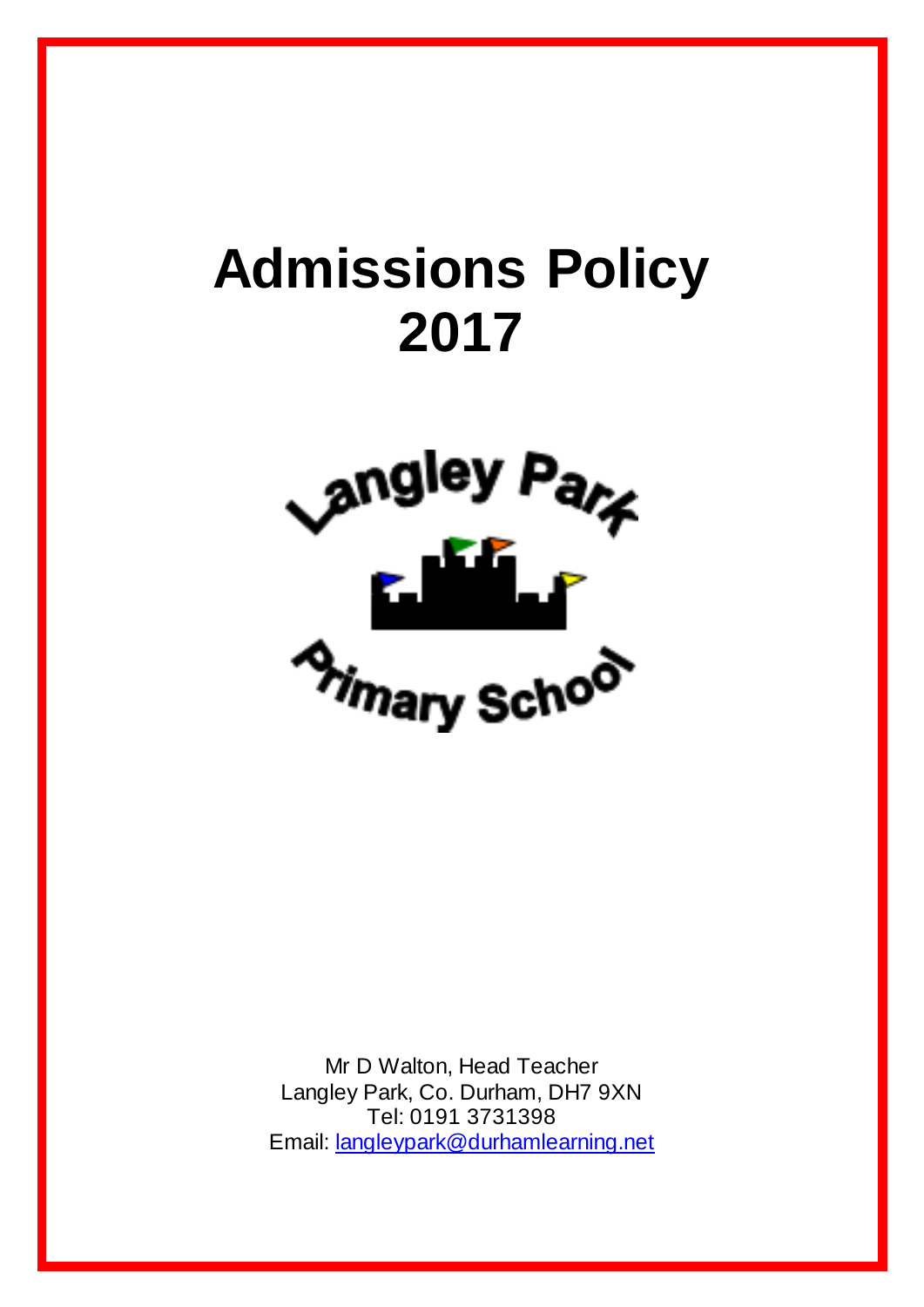

**Langley Park Primary School**

**Admissions Policy**



# **ADMISSIONS POLICY**

At Langley Park Primary School we aim to provide a happy caring atmosphere where the children feel secure and valued members of the community. An atmosphere where they are able to develop good, well balanced relationships with all those they come into contact with in the school community.

# **RATIONALE**

If we are to achieve this aim then it is important that the introduction to the school for both new children and their parents is as pleasant and informative as it can be. In this way we will be able to create a firm foundation for both parents and children on which good home/school relationships can develop, in a positive and harmonious way, with the needs of each individual child being of the utmost importance. A positive introduction to the school is important for all the new children whether they start as Reception children or are transferred to this school from another Infant, Junior or Primary School.

#### **Application for a School Place**

All parents who wish to consider placing their child at Langley Park Primary School will be given the opportunity to look around the whole school at the time of their approach. Further information on applying for a place at a school in County Durham can be found at<http://www.durham.gov.uk/article/2191/Primary-school-places>

#### **Admission of Children to Reception Class**

During the half term prior to entry all children who are to begin their Reception year together are invited to come to school with their parent(s) in order to learn something about the school and the different kinds of things we do. This may also give some parents and children the opportunity to meet each other for the first time. Parents are expected to stay with their children throughout this first visit.

The visit begins with a short talk for the parents which will outline the work of the school, its aims and expectations – and also the importance of the home/school partnership. Parents will be given copies of the EYFS brochure, a free meals form (if appropriate) and other information. The class teacher will then take this opportunity of talking to the parents about the work of the Reception Class and some of the experiences the children will have as their learning develops. Following this the parents and children are introduced to the Reception Classroom and are invited to remain taking part in a range of activities alongside the other Reception children.

Reception staff and the school's PSA will also visit children and their parents at home on a 1:1 basis so they can get to know children and discuss transition for individual children with parents in detail. Staff will also complete an All About Me form to discuss children's likes and dislikes and current achievements with parents. This allows staff to begin to plan around children's interests and needs.

#### **Pre-School Visits – Experience and Activities**

The experience and activities planned for these visits will ensure a similar programme for all the children and may include the following:-

Sand and Water Play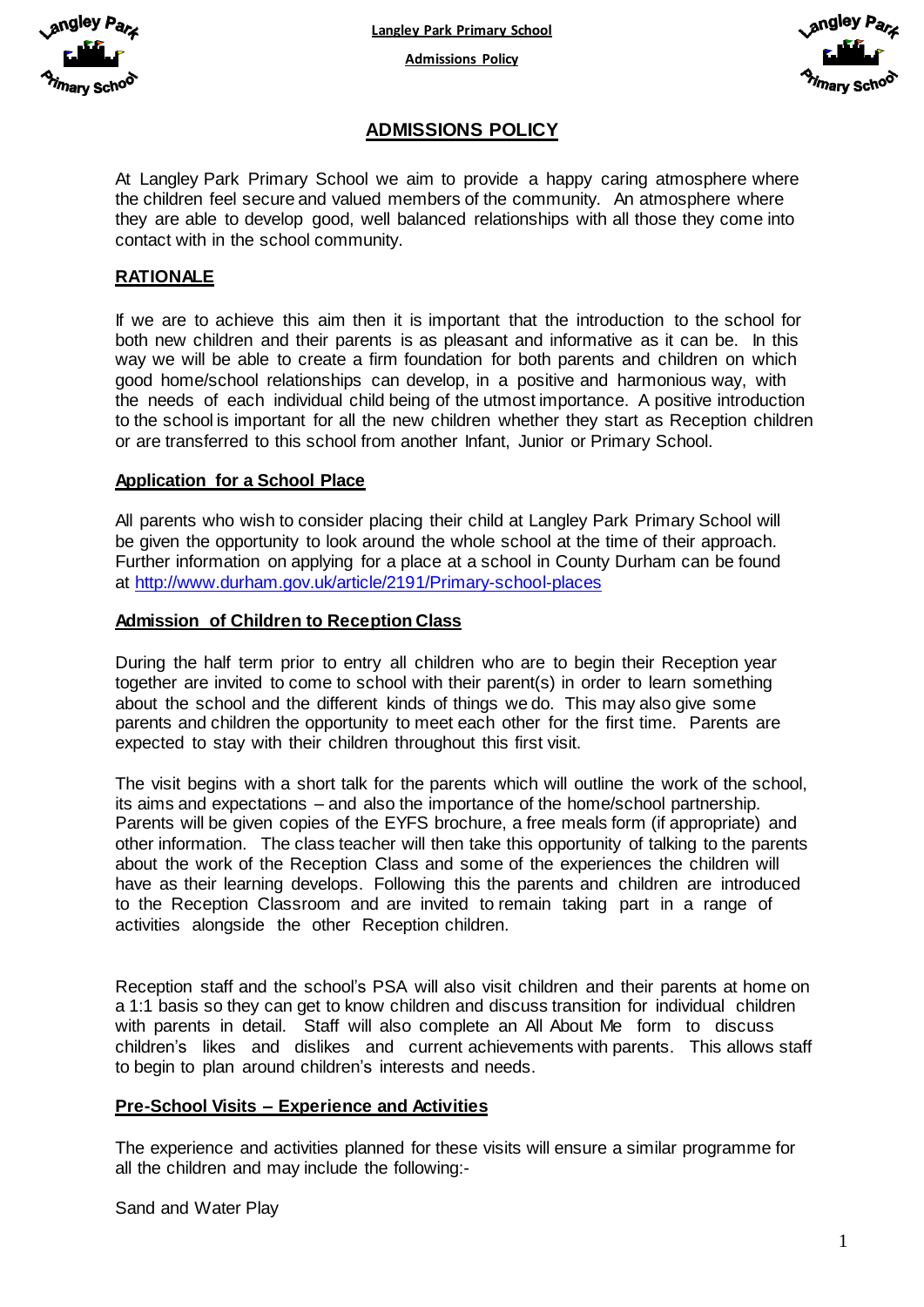

**Admissions Policy**



Role Play and Life Corner **Building** Book Sharing P.E. Lesson Painting Cutting Activity Singing Games or Rhymes Story Time Using the Computer

Obviously, during these visits the children will also 'discover' the cloakroom, toilets etc., and be encouraged to care for themselves in an acceptable way e.g. washing hands after going to the toilet etc.

The parents are given a programme of the children's visits at the first meeting and are encouraged to ensure that their children take part in all the planned visits.

After the first visit parents are encouraged to leave their children as soon as they are settled, in order to help the 'settling in' process. However, it is important that neither parent or child is too distressed about parting and where there is a problem, care, concern, help, support and guidance should be given to both parents and child. This will include the opportunity to remain with the child, to delay the visit – or make the visit another time for a shorter time when there are no children visiting.

## **Pre-School Visits – Other Children in School**

It is important that all the children in school are aware of the fact that the Pre- School visits are taking place. All children will be encouraged to act responsibly and kindly towards the new children, ensuring that each done does his or her own best to welcome the children to the school. It is the responsibility of each class teacher to ensure that their class knows that everyone has a part to play in making these visits pleasant and enjoyable for all our young visitors.

### **On Admission in September**

Reception class will start and finish at normal time from their first day. Most children have already attended Langley Park Nursery and therefore are familiar with staff and routines in the Foundation Stage unit. Children will enter through the main door along with everyone else and be met by a member of the Reception class team.

### **Admission of Children at Other Times**

Children are often admitted to the school at different times during their school life. This usually follows a house move or perhaps a marriage breakdown. It is important that these children and parents are made to feel welcome and part of the school in the same way as the children and parents just beginning their school life. These children and parents will have developed attitudes towards and relationships with another school and there may already exist a firm foundation on which we can develop our relationship. Alternatively, a firm base may not already exist so we must do our best to create positive, friendly and supportive relationships.

Parents are usually shown around the whole school when an approach is made to have their child admitted. Class teachers should ensure that a new child to the school is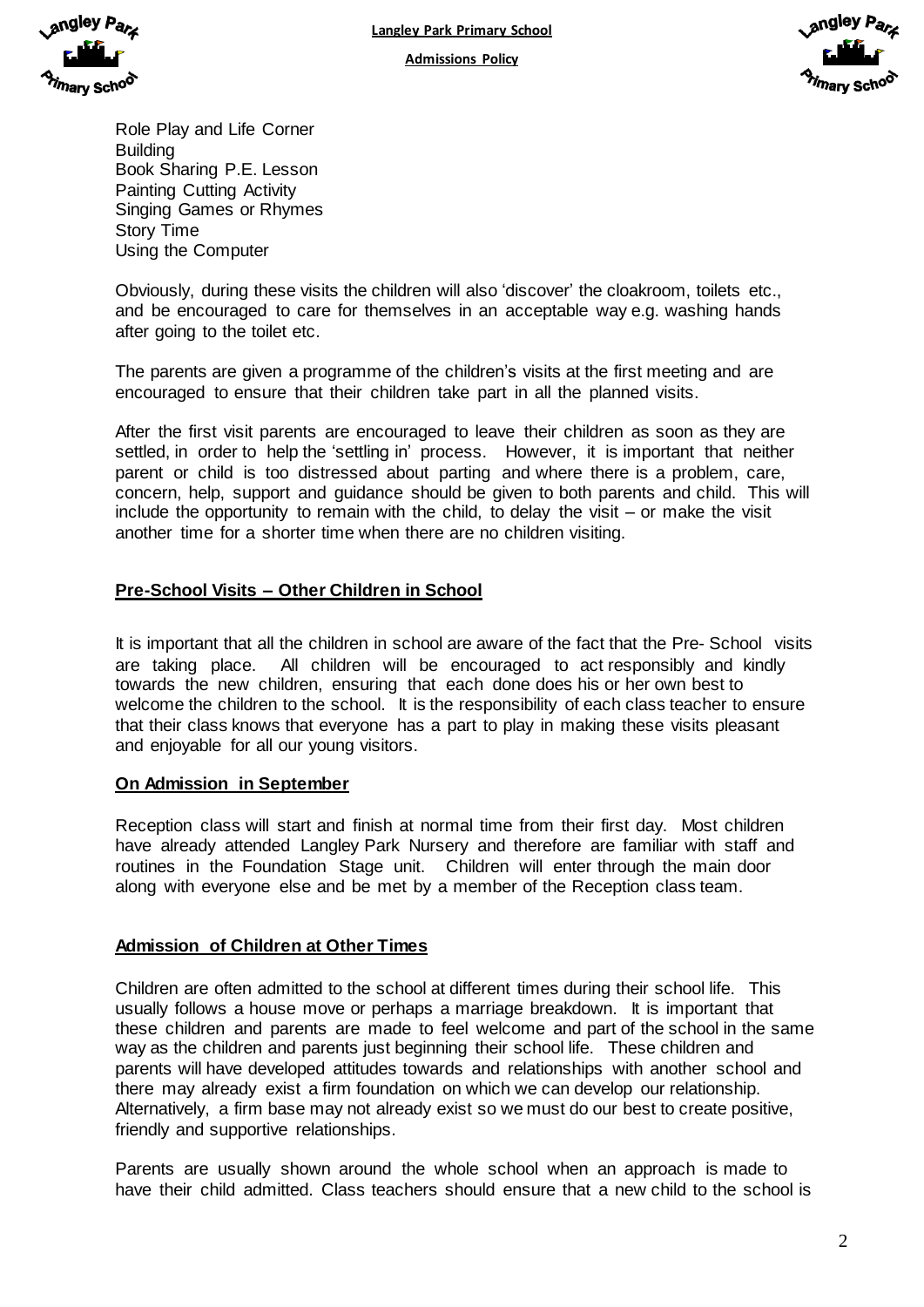<sub>\</sub>ngley /

shown around the school and is introduced to the adults in school that the child will come in contact with. This may be done with the help of a child.

Whenever possible the Head Teacher will discuss our Homework and Reading Programme with the parent but this should be followed up at an appropriate point by the class teacher.

## **BY FOLLOWING THESE GUIDELIENS WE HOPE THAT ALL NEW CHILDREN WILL BE ABLE TO SETTLE QUICKLY AND HAPPILY IN OUR SCHOOL.**

### **2 Year Old and Nursery Admissions**

All parents wishing to place their child in the Nursery are given the opportunity to look around the unit at the time of applying.

Once the child is allocated a place they are invited with their parents for a visit. Parents are expected to stay with their child on this first day.

On this visit parents and child are shown around the Nursery, introduced to staff and invited to participate in the activities taking place.

Parents are given a form to complete detailing their child's information. They are given a copy of the EYFS Brochure which gives an outline of the running and organisation of the unit.

This visit is seen as an opportunity for sharing information. Sharing information about the child and sharing information about the school. Dialogue is encouraged by the staff to aid understanding of the child's home background and pre-nursery experiences. Parent's knowledge about their child is greatly valued.

The educational aims of the Nursery are explained so as to encourage the parents to take an active part in and extend their children's learning.

### **First Days**

In order to give extra attention to the child and to ease the transition from home to school, we aim to be as compassionate as possible in order to ensure that every child is out first.

The length of the session maybe shorter for the first few days to help ease the child into the Nursery day. We make as much allowance as possible for the needs of the children and work a flexible system for new starters. Each child's needs are taken into account with staff and parents working closely together.

### **Transition from Nursery to Reception Class**

Reception Class is located within and integral to our EYFS unit. This enables seamless and continuous transition into Full Time Education. To continue to support EYFS children and Reception Class on their transition we encouraging the following:-

- EYFS children moving around the school with a member of Unit staff.
- Welcoming school staff into EYFS